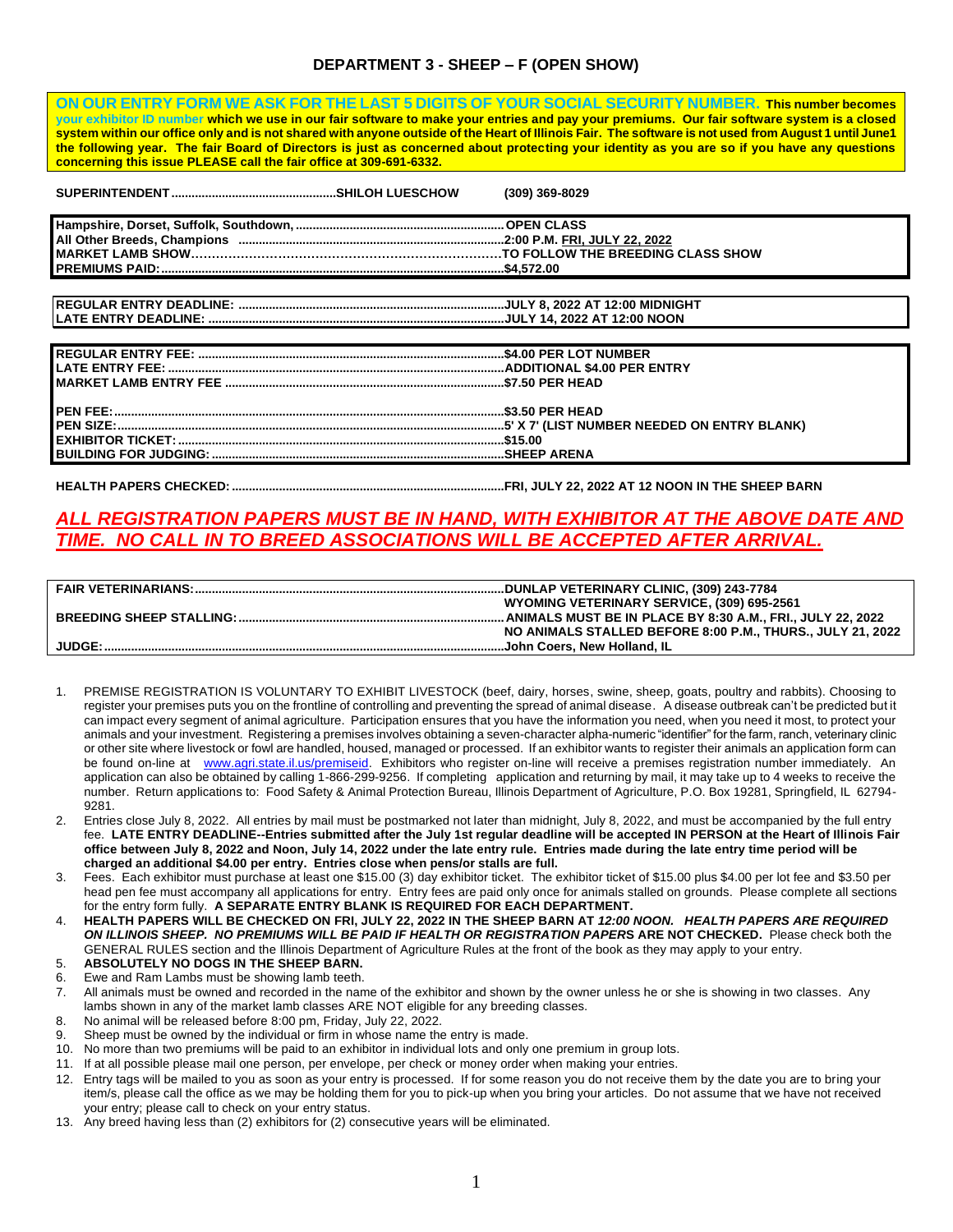| <b>CLASS</b>                                                                              |                                                 |  |  |  |  |  |
|-------------------------------------------------------------------------------------------|-------------------------------------------------|--|--|--|--|--|
| A - HAMPSHIRE                                                                             | <b>B-DORSET</b>                                 |  |  |  |  |  |
| C-SUFFOLK                                                                                 | D - SOUTHDOWN                                   |  |  |  |  |  |
| E -- ALL OTHER BREEDS                                                                     |                                                 |  |  |  |  |  |
|                                                                                           |                                                 |  |  |  |  |  |
|                                                                                           |                                                 |  |  |  |  |  |
|                                                                                           |                                                 |  |  |  |  |  |
|                                                                                           |                                                 |  |  |  |  |  |
|                                                                                           | PLEASE LIST BREED ON ENTRY BLANK                |  |  |  |  |  |
|                                                                                           | (LOT NUMBER IS THE SAME FOR EACH BREED)         |  |  |  |  |  |
|                                                                                           | <b>PREMIUMS</b>                                 |  |  |  |  |  |
| 1st<br>\$20                                                                               | 3rd<br>2nd<br>4th<br>5th<br>\$17 \$16 \$15 \$14 |  |  |  |  |  |
|                                                                                           |                                                 |  |  |  |  |  |
| Lot                                                                                       |                                                 |  |  |  |  |  |
| 1. Senior Ram Lamb, born between Sept. 1, 2021 and Dec. 31, 2021                          |                                                 |  |  |  |  |  |
| 2. Early Ram Lamb, born between Jan. 1, 2022 and Feb. 14, 2022                            |                                                 |  |  |  |  |  |
| 3. Late Ram Lamb, born after Feb. 14, 2022                                                |                                                 |  |  |  |  |  |
| 4. Pair of Ram Lambs, born after Sept. 1, 2021                                            |                                                 |  |  |  |  |  |
| 5. BREED CHAMPION RAM -No Entry Fee - Ribbon Only                                         |                                                 |  |  |  |  |  |
| 6. BREED RESERVE CHAMPION RAM -No Entry Fee - Ribbon Only                                 |                                                 |  |  |  |  |  |
| Yearling Ewe, born between Sept.1, 2020 and Aug. 31, 2021<br>7.                           |                                                 |  |  |  |  |  |
| 8. Reserved Class                                                                         |                                                 |  |  |  |  |  |
| 9. Senior Ewe Lamb, born between Sept. 1, 2021 and Dec. 31, 2021                          |                                                 |  |  |  |  |  |
| 10. Early Ewe Lamb, born between Jan. 1, 2022 and Feb. 14, 2022                           |                                                 |  |  |  |  |  |
| 11. Late Ewe Lamb, born after Feb. 14, 2022<br>12. Pair of Ewes, born after Sept. 1, 2021 |                                                 |  |  |  |  |  |
| 13. Mixed Pair of Lambs, (1) Ram and (1) Ewe, born after Sept. 1, 2021                    |                                                 |  |  |  |  |  |
| 14. Reserved Class                                                                        |                                                 |  |  |  |  |  |
| 15. Reserved Class                                                                        |                                                 |  |  |  |  |  |
| 16. BREED CHAMPION EWE - No entry fee - Ribbon only                                       |                                                 |  |  |  |  |  |
| 17. BREED RESERVE CHAMPION EWE - No entry fee - Ribbon only                               |                                                 |  |  |  |  |  |
|                                                                                           |                                                 |  |  |  |  |  |

| <b>CLASS - L</b>               |  |
|--------------------------------|--|
| <b>CHAMPIONS--No Entry Fee</b> |  |

**PREMIUMS**

GRAND CHAMPIONS RESERVE GRAND CHAMPIONS<br>\$25.00 & TROPHY **\$15.00 & ROSETTE** \$15.00 & ROSETTE

**Lot**

1. GRAND CHAMPION RAM, OVER ALL BREEDS

- 2. RESERVE GRAND CHAMPION RAM, OVER ALL BREEDS
- 3. GRAND CHAMPION EWE, OVER ALL BREEDS  $\varnothing\varnothing$
- 4. RESERVE GRAND CHAMPION EWE, OVER ALL BREEDS
- 5. GRAND CHAMPION MIXED PAIR OF SHEEP, OVER ALL BREEDS
- 6. RESERVE GRAND CHAMPION MIXED PAIR OF SHEEP, OVER ALL BREEDS

**TROPHY FOR GRAND CHAMPION RAM OVER, ALL BREEDS** 

**ØØTROPHY FOR GRAND CHAMPION EWE, OVER ALL BREEDS** 

#### **FOLLOWING ARE THE RULES SPECIFIC TO THE NEW HEART OF ILLINOIS MARKET LAMB SHOW.**

- 1. Market animals must arrive by 8:30 a.m., Friday, July 22, 2022. Market lambs will be released upon the receipt of premiums.
- 2. Wethers and ewes are both eligible and shown together.
- 3. Market lambs will weigh in at noon on Friday. Only one weight per lamb. No re-weights.
- 4. Market lamb show will be after the Combined Breeding Sheep show.
- 5. Fees: Entry fee for each entry will be \$7.50 for each Market Lamb entry.
- 6. Unlimited entries per exhibitor.<br>7. The 2022 Heart of IL Market La
- 7. The 2022 Heart of IL Market Lamb Show will follow the guideline set by Illinois Club Lamb Association.<br>8. Classes will be split according to breed weight and number of entries. The International Association of
- 8. Classes will be split according to breed weight and number of entries. The International Association of Fairs & Expositions National Code of Ethics will be followed.
- 9. All market lambs must have ear tag or legible tattoos.